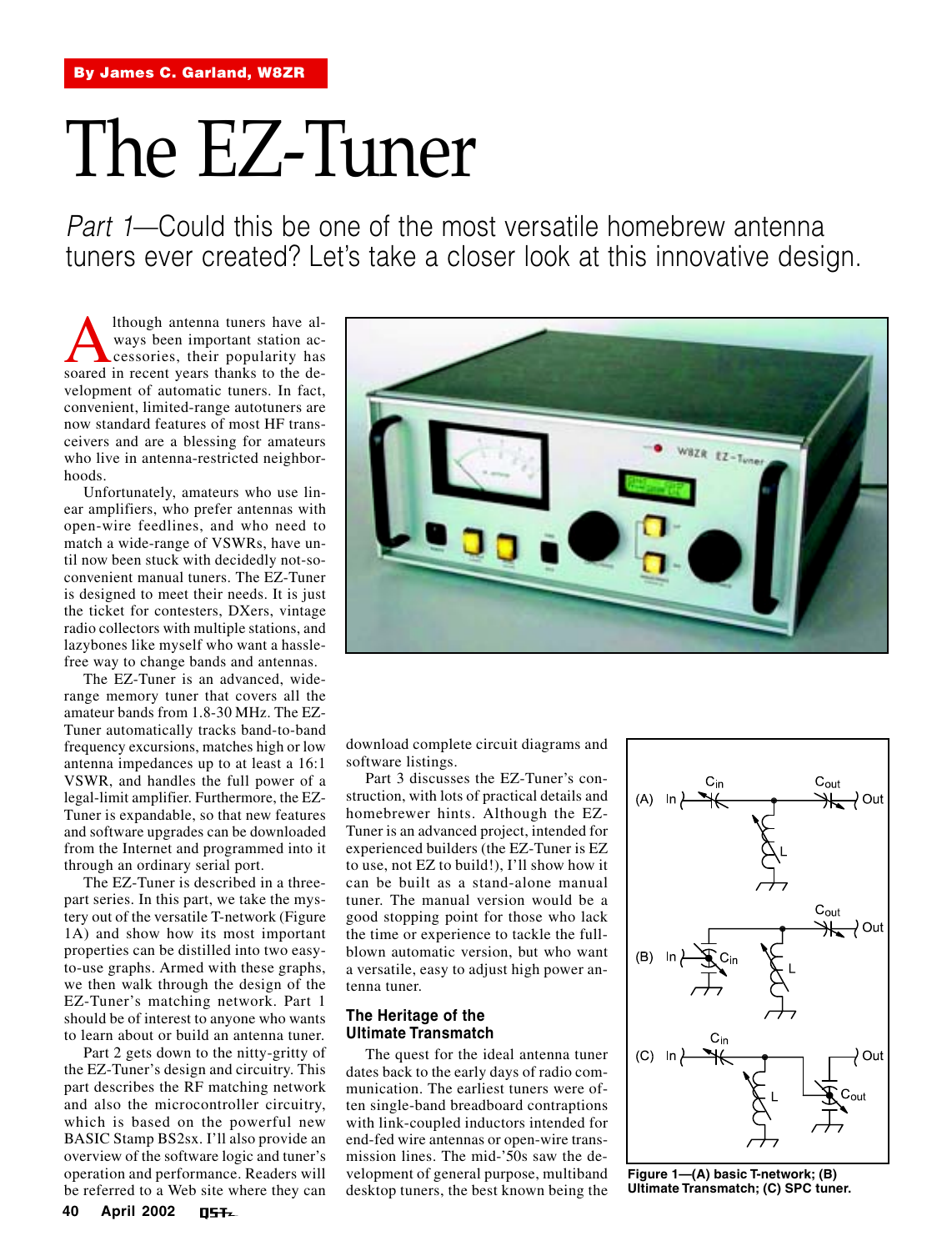famous E.F. Johnson Matchbox, today greatly prized by collectors and still considered a top performer.

The ARRL technical staff has a long history of advancing the state of the art of antenna tuners. A case in point is the "Ultimate Transmatch," designed by the late Lew McCoy, W1ICP, and introduced to *QST* readers in July 1970. So-called because it could match the proverbial wet noodle, the Ultimate Transmatch was subsequently featured in *ARRL Handbooks* of the 1970s and over the years became a favorite of builders.

The Ultimate Transmatch was a variation of the simple T-network (Figures 1A and 1B), with the transmitter RF fed to the mid-point of a split-stator capacitor. Subsequent experimentation showed that the split-stator capacitor was unneeded, and in later designs it was replaced by an ordinary single-stator capacitor.

In the 1980s, *ARRL Handbooks* rolled out another variation of the T-match antenna tuner. Known as the "SPC" tuner (for series-parallel capacitance), this variation used a dual-section variable capacitor, one section of which was in series with the output, and the other in parallel with the inductor (Figure 1C). Initially, it seemed that the SPC tuner had great promise, notably good harmonic suppression and wide matching range, with modest-sized components. However, the SPC design was found to be excessively lossy, especially for lowimpedance loads, and despite its advantages it was abandoned after a few years.

The 1990s saw significant advances in antenna tuner design. There were excellent theoretical treatments by Bill Sabin, WØIYH, and the development of sophisticated computer simulation programs by Dean Straw, N6BV, and others.<sup>1</sup> These programs made it possible for builders to estimate the matching range, internal losses, and peak RF voltages in their tuners before lifting a soldering iron. Furthermore, new diagnostic techniques also became available during the '90s, thanks primarily to Frank Witt, AI1H, and these techniques have allowed builders to evaluate the matching range and efficiency of their completed tuners.2

In spite of all this progress, the quest for the ideal antenna tuner continues. A *QST* review of several commercial, legallimit antenna tuners<sup>3</sup> showed just how difficult it is to design an easy-to-use, low-loss tuner with a wide matching range. More than any other piece of amateur equipment, antenna tuners inevitably reflect frustrating trade-offs and compromises.

Notes appear on page 43.



**The major components of the EZ-Tuner's T-network. Construction details will appear in Parts 2 and 3 of this series of articles.**

# **The T-Network and the Quest for the Ideal Antenna Tuner**

Today, because of its impressive ability to match nearly any load, the basic T-network of Figure 1A remains the most popular choice for general-purpose high-power antenna tuners.4 However, as many of us have learned to our dismay, the T-network tuner can be finicky, and if improperly adjusted has an unfortunate tendency to selfdestruct. All too often, melted components, scorched capacitor plates and vaporized switch contacts are the price one pays for the T-network's wide tuning range.

The T-network's greatest strength is also its greatest weakness. Simply put, the T-network is hard to tune because it is so versatile. Consider, for instance, the typical T-network antenna tuner, consisting of two variable capacitors, a roller inductor, and a VSWR or reflected power meter. (Often, a 4:1 toroidal transformer is also added to the input or output for matching balanced transmission lines.)

What makes this tuner difficult to adjust is that, for almost any load, there is a wide range of settings that yields a 1:1 VSWR. Unfortunately, many of these settings can result in excessive internal heating or damaging peak voltages. Because the VSWR or reflected power meter doesn't differentiate between "good" and "bad" settings, the first sign of impending disaster is often a flashover, a burning smell or smoke. We know that somewhere, hidden in all those turns of the roller inductor, is just the right inductance needed for the perfect match. The rub is finding that one particular spot on the coil. the range from 8-26 µH. These curves, <sup>1</sup>

Roller tuners have other disadvantages. Cranking a turns counter dial is tedious, quality roller inductors don't come cheap, and the rolling contact is a source of heating and intermittent contact. Given their druthers, most amateurs would prefer the convenience of a tuner with a bandswitched fixed inductor…*if* they could be assured that they wouldn't pay too high a price in loss of efficiency and matching range.

The EZ-Tuner probably comes as close to satisfying this desire as is currently possible. The secret to its design lies the particular choices of inductances, selected out of the T-network's infinity of possibilities. So how do we make those choices?

# **Simplifying the T-Network**

It is not generally known that the Tnetwork's matching combinations fall into simple patterns. Figure 2 illustrates these patterns for the 160-meter amateur band for resistive loads varying between 3.125  $\Omega$  and 800  $\Omega$ .<sup>5</sup> These loads correspond to VSWRs ranging up to 16:1, and the curves assume losses typical for transmitting capacitors and inductors.

The axes of Figure 2 correspond to the values of  $C_{in}$  and  $C_{out}$  in the circuit of Figure 1A. Constant VSWR values (resistive load impedances) are shown as straight lines (except for some curvature at the highest impedances) which extrapolate to the origin. The 50  $\Omega$  line corresponds to a 1:1 VSWR and has a slope of one (45 degrees). Also shown in the figure are curves of constant inductance spanning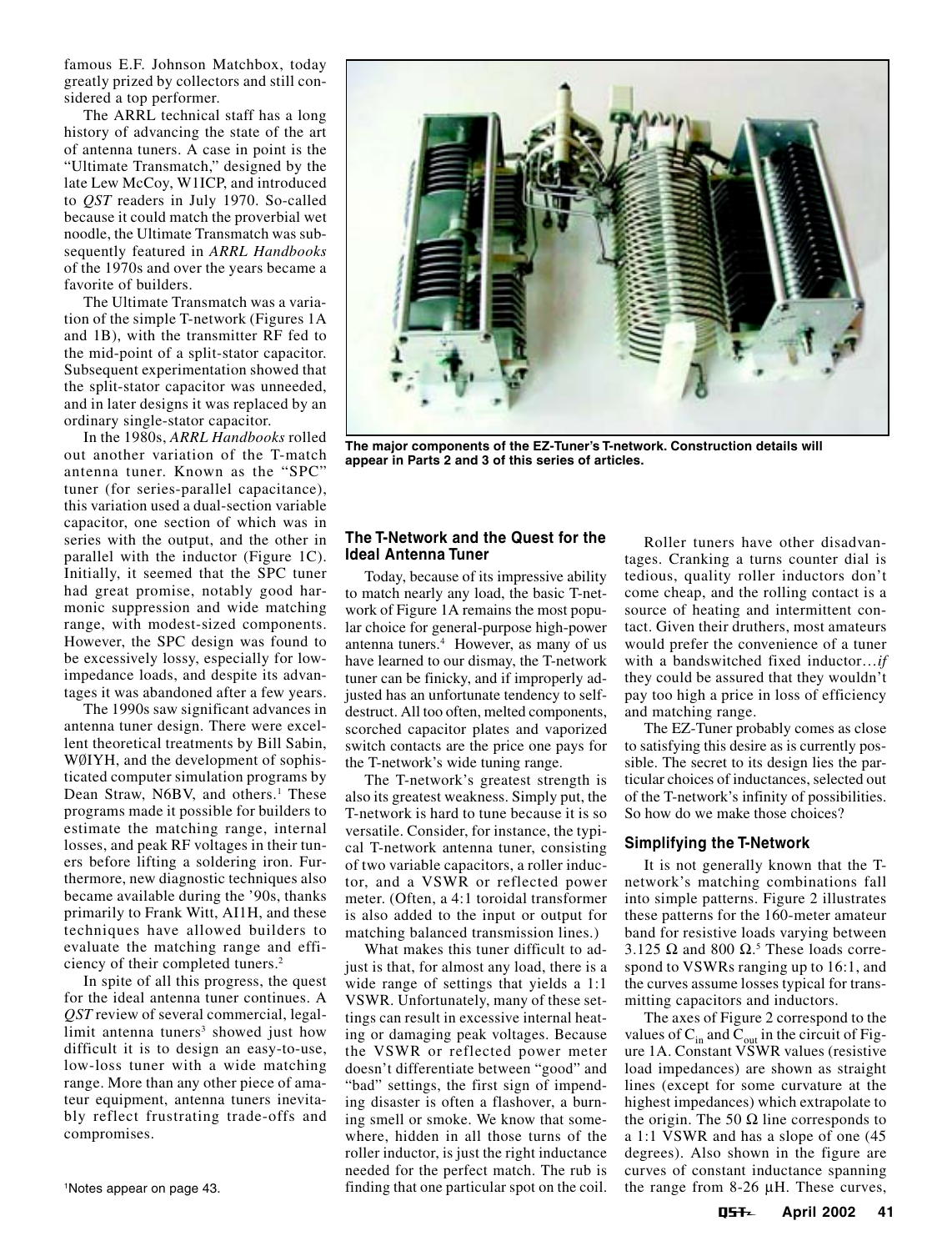in combination with the VSWR lines, show at a glance nearly the entire 1.8 MHz matching capability of the Tnetwork for resistive loads.<sup>6</sup>

To illustrate how to use the figure, suppose we have a 14  $\mu$ H inductor and we want to know what capacitances will be required to match a low-impedance 6.25  $\Omega$  load (8:1 VSWR) at 1.8 MHz. By noting where the 14 µH curve intersects the 6.25  $\Omega$  line, we see that values of C<sub>in</sub> =160 pF and  $C_{\text{out}}$  =400 pF are required to give a match. If we specify any one of the values of the three network components, the figure tells us the remaining two values.

But what if want to know the matching values on a different band? It turns out that Figure 2 can give the matching range at any frequency by simply multiplying the frequency and dividing the capacitances and inductances by the same factor. For instance, we can translate our 1.8 MHz example to 28.8 MHz by dividing the results by 16, since 28.8 MHz/1.8 MHz = 16. Thus we find that  $L = 14 \mu H$  /  $16 = 0.88 \mu H$ , C<sub>in</sub> = 160 pF/16 = 10 pF, and  $C_{\text{out}} = 400 \text{ pF}/16 = 25 \text{ pF}$ . These values will match a  $6.25 \Omega$  load at 28.8 MHz.

### **Example: a 160-Meter Antenna Tuner**

Now let us introduce some other design considerations with a practical example. Suppose we wish to build a 160-meter legal-limit antenna tuner that uses a fixed inductor and a bandswitch. We want to use as few taps as possible on the inductor and keep losses in the network components below about 25% (corresponding to a 1-dB loss). We have two variable capacitors, each tuning 36-496 pF and rated at 3.5 kV.7 Our goal is to find

the optimum inductances for our tuner.

To begin, we draw horizontal lines corresponding roughly to the minimum and maximum values of  $C_{in}$  on the vertical axis of Figure 2, and the corresponding (vertical) lines for  $C_{out}$  on the horizontal axis. These four lines intersect to form a rectangle, the interior of which defines the possible matching range of our hypothetical tuner. Since all of the inductance curves between 12 µH and 26 µH intersect all of the VSWR curves within this rectangle, we know that any inductance between 12 µH and 26 µH will provide a match to a 50- $\Omega$  transmitter.

Before we choose one of these inductances, however, we need to remember that Figure 2 says nothing about network losses. For this information, we turn to Figure 3, which plots the power loss in a T-network as a function of inductance. The power loss is shown as the percentage of transmitter power dissipated as heat in the network components. Each curve in Figure 3 corresponds to a different load, and the curves span the full range of low and high resistances, up to a 16:1 VSWR mismatch. For example, the figure tells us that a T-network matching a 6.25  $\Omega$  load with an L=14  $\mu$ H inductance at 1.80 MHz will absorb about 23% of the transmitter power.

Note that the power loss percentages of Figure 3 depend on the properties of our actual inductor and capacitors. The percentages shown in the figure assume typical values for transmitting-type components:  $Q=200$  for L, and  $Q=1000$ for  $C_{in}$  and  $C_{out}$ . (These are the default choices used in the simulation software *TLA*, which was used to generate the data on which these curves are based.) Most of this power loss occurs in the inductor, so if our analysis shows excessive loss, we can always compensate by using heavier wire or copper tubing.

Note also that the 1.80-MHz curves of Figure 3 can be scaled with frequency, just as we did for the curves of Figure 2. For instance, by multiplying the frequency and dividing the inductance by 16, we see that that at 28.8 MHz, a network with a 0.88 µH inductance will also dissipate 23% when matching 6.25  $\Omega$ .

As we inspect Figure 3, we see that for loads greater than 12.5  $\Omega$  any inductance in the range of 12-26 µH will result in power loss below 25%. However, low impedance loads below 12.5  $\Omega$  can create significant problems. In fact, we need an inductance of no more than 10 µH to hold the power loss below our 25% goal. Unfortunately, we have already learned from Figure 2 that an inductance of 12-26 µH is needed to provide a match. A 10 µH inductance will not let us match these small resistances, because our variable capacitors don't have enough maximum capacitance.

Fortunately, we can solve this quandary by using *two* values of inductance to cover the range, and by padding the output capacitor with a small fixed capacitor. Referring again to Figure 2, we see that if we pad the output capacitor with 100 pF, so that it tunes 136-592 pF, we can use a 10 μH inductance to match loads of 50  $\Omega$ and below. We can use a second inductance of, say, 20 µH to match loads greater than 50  $\Omega$ , and in both cases we will have held the power loss below our specified limit. We can cover the 160-meter band with only two positions on our inductor switch. Success!

Now we still haven't dealt with the



**Figure 2—T-network constant VSWR curves at 1.8 MHz.**



**Figure 3—Power loss in the T-network at 1.8 MHz.**